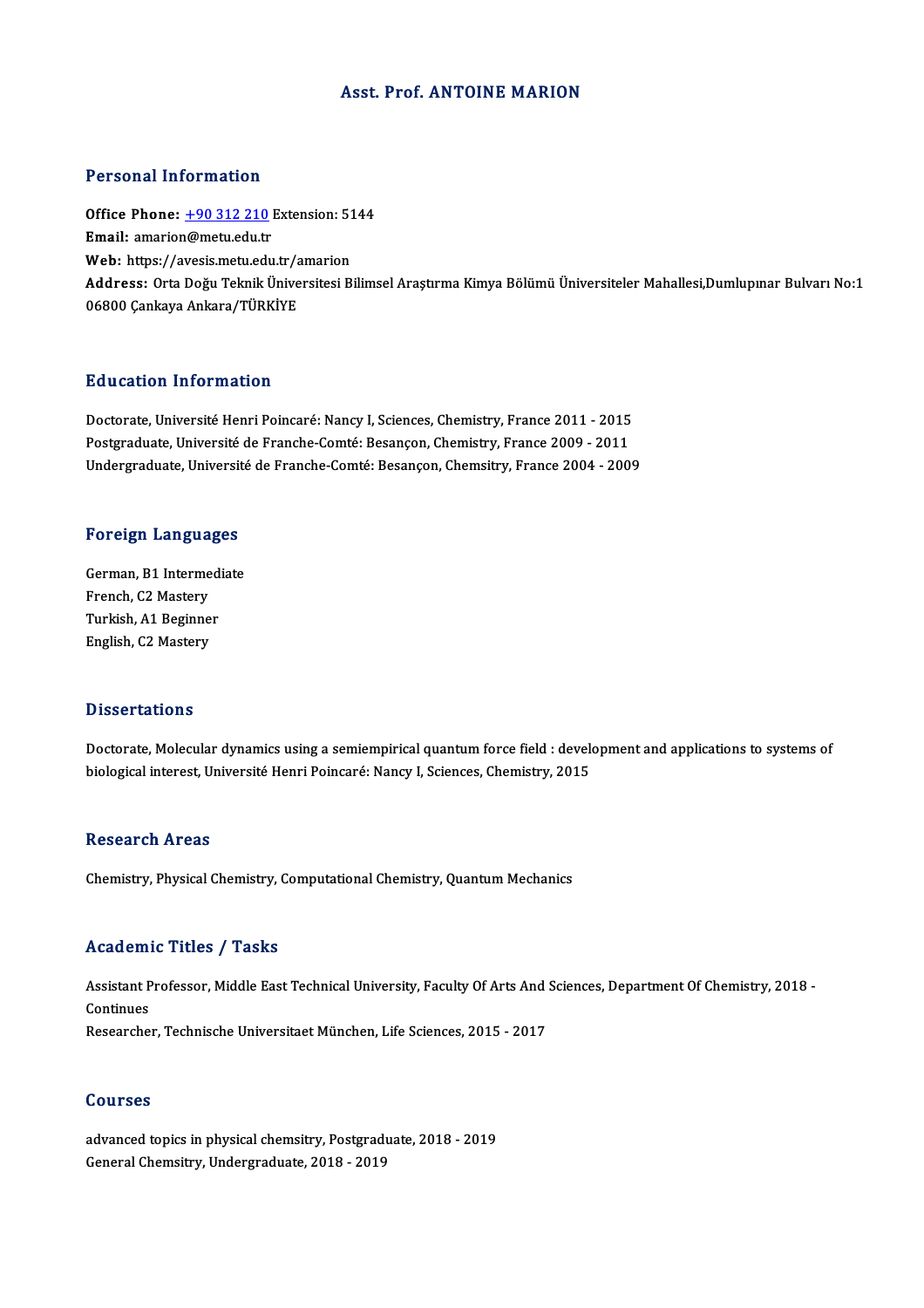# Articles Published in Journals That Entered SCI, SSCI and AHCI Indexes

- rticles Published in Journals That Entered SCI, SSCI and A<br>I. Peptide stapling by late-stage Suzuki-Miyaura cross-coupling<br>Cruss H. Feiner B.C. Means B. Schreeder D.C. Jouginals M. Muellon Gruss Habitoned in Joannalo That Enter on our, Sour and Three Indenses<br>Peptide stapling by late-stage Suzuki-Miyaura cross-coupling<br>Gruss H., Feiner R. C. , Mseya R., Schroeder D. C. , Jewginski M., Mueller K. M. , Latajka Peptide stapling by late-stage Suzuki-Miyaura cross-coupling<br>Gruss H., Feiner R. C. , Mseya R., Schroeder D. C. , Jewginski M., Mueller K. M. , Latajka I<br>BEILSTEIN JOURNAL OF ORGANIC CHEMISTRY, vol.18, 2022 (Journal Indexe Gruss H., Feiner R. C. , Mseya R., Schroeder D. C. , Jewginski M., Mueller K. M. , Latajka R., MARION A., Sewald N.<br>BEILSTEIN JOURNAL OF ORGANIC CHEMISTRY, vol.18, 2022 (Journal Indexed in SCI)<br>II. The Q41R mutation in the BEILSTEIN JOURNAL OF ORGANIC CHEMISTRY, vol.18, 2022 (Journal Indexed in SCI)<br>II. The Q41R mutation in the HCV-protease enhances the reactivity towards MAVS by suppressing non-<br>reactive pathways Zheng C., Schneider M., MARION A., Antes I. reactive pathways<br>Zheng C., Schneider M., MARION A., Antes I.<br>PHYSICAL CHEMISTRY CHEMICAL PHYSICS, vol.24, no.4, pp.2126-2138, 2022 (Journal Indexed in SCI)<br>Eullarene Beeed Mimise of Bioestelysts Show Bomerkeble Astivity a Zheng C., Schneider M., MARION A., Antes I.<br>PHYSICAL CHEMISTRY CHEMICAL PHYSICS, vol.24, no.4, pp.2126-2138, 2022 (Journal Indexe<br>III. Fullerene-Based Mimics of Biocatalysts Show Remarkable Activity and Modularity. PHYSICAL CHEMISTRY CHEMICAL PHYSICS, vol<br>Fullerene-Based Mimics of Biocatalysts SP<br>Gülseren G., Saylam A., Marion A., Özçubukçu S.<br>ACS applied materials & interfaces vol 12, po 3 III. Fullerene-Based Mimics of Biocatalysts Show Remarkable Activity and Modularity.<br>Gülseren G., Saylam A., Marion A., Özçubukçu S.<br>ACS applied materials & interfaces, vol.13, no.38, pp.45854-45863, 2021 (Journal Indexed IV. Peptidotriazolamers Inhibit Aβ(1-42) Oligomerization and Cross a Blood-Brain-Barrier Model. ACS applied materials & interfaces, vol.13, no.38, pp.45854-45863, 2021 (Journal Indexed in SCI)<br>Peptidotriazolamers Inhibit Aβ(1-42) Oligomerization and Cross a Blood-Brain-Barrier Model.<br>Tonali N., Hericks L., Schroeder Peptidotriazo<br>Tonali N., Heric<br>Ongeri S., et al.<br>ChemPlusChem Tonali N., Hericks L., Schroeder D. C. , Kracker O., Krzemieniecki R., Kaffy J., Le<br>Ongeri S., et al.<br>ChemPlusChem, vol.86, pp.840-851, 2021 (Journal Indexed in SCI Expanded)<br>Tuning the Biological Activity of PCD Bontides Ongeri S., et al.<br>ChemPlusChem, vol.86, pp.840-851, 2021 (Journal Indexed in SCI Expanded)<br>V. Tuning the Biological Activity of RGD Peptides with Halotryptophanst<br>Kemker J. Schreeder D. G. Feiner B. G. Mueller K. M. MARION ChemPlusChem, vol.86, pp.840-851, 2021 (Journal Indexed in SCI Expanded)<br>Tuning the Biological Activity of RGD Peptides with Halotryptophan:<br>Kemker I., Schroeder D. C. , Feiner R. C. , Mueller K. M. , MARION A., Sewald N.<br> Kemker I., Schroeder D. C. , Feiner R. C. , Mueller K. M. , MARION A., Sewald N.<br>JOURNAL OF MEDICINAL CHEMISTRY, vol.64, no.1, pp.586-601, 2021 (Journal Indexed in SCI) Kemker I., Schroeder D. C. , Feiner R. C. , Mueller K. M. , MARION A., Sewald N.<br>JOURNAL OF MEDICINAL CHEMISTRY, vol.64, no.1, pp.586-601, 2021 (Journal Indexed in SCI)<br>VI. Extended interaction networks with HCV protease N JOURNAL OF MEDICINAL CHEMISTRY, vol.<br>Extended interaction networks with H<br>capability against protease inhibitors<br>Dulty C. Shimakami T. Schneider M. Murai Extended interaction networks with HCV protease NS3-4A substrates explain the lack of adaptive<br>capability against protease inhibitors<br>Dultz G., Shimakami T., Schneider M., Murai K., Yamane D., MARION A., Zeitler T. M. , St c<mark>apabili</mark><br>Dultz G.,<br>M. , et al.<br>IOUPNAI Dultz G., Shimakami T., Schneider M., Murai K., Yamane D., MARION A., Zeitler T. M. , Stross C., Grimm C., .<br>M. , et al.<br>JOURNAL OF BIOLOGICAL CHEMISTRY, vol.295, no.40, pp.13862-13874, 2020 (Journal Indexed in SCI)<br>Cyclin M. , et al.<br>JOURNAL OF BIOLOGICAL CHEMISTRY, vol.295, no.40, pp.13862-13874, 2020 (Journal Indexed in SCI)<br>VII. Cyclization of RGD Peptides by Suzuki-Miyaura Cross-Coupling Kemker I., Schnepel C., Schroeder D. C., MARION A., Sewald N. JOURNAL OF MEDICINAL CHEMISTRY, vol.62, no.16, pp.7417-7430, 2019 (Journal Indexed in SCI) VIII. Actin stabilizing compounds show specific biological effects due to their binding mode JOURNAL OF MEDICINAL CHEMISTRY, vol.62, no.16, pp.7417-7430, 2019 (Journal Indexed in SCI)<br>Actin stabilizing compounds show specific biological effects due to their binding mode<br>Wang S., Crevenna A. H. , Ugur I., Marion A. A<mark>ctin s</mark><br>Wang S.<br>Z., et al.<br>SCIENTI Wang S., Crevenna A. H. , Ugur I., Marion A., Antes I., Kazma<br>Z., et al.<br>SCIENTIFIC REPORTS, vol.9, 2019 (Journal Indexed in SCI)<br>Predisting the bioastive senformations of massesus! Z., et al.<br>SCIENTIFIC REPORTS, vol.9, 2019 (Journal Indexed in SCI)<br>IX. Predicting the bioactive conformations of macrocycles: a molecular dynamics-based docking<br>presedure with DunaDeck SCIENTIFIC REPORTS, vol.9, 2019 (Journal Indexed in SCI)<br>Predicting the bioactive conformations of macrocyc<br>procedure with DynaDock<br>Ugur I., Schroft M., Marion A., Glaser M., Antes I. Predicting the bioactive conformations of<br>procedure with DynaDock<br>Ugur I., Schroft M., Marion A., Glaser M., Antes I.<br>JOUPNAL OF MOLECULAP MODELING yol 25 n JOURNAL OF MOLECULAR MODELING, vol.25, no.7, 2019 (Journal Indexed in SCI) Ugur I., Schroft M., Marion A., Glaser M., Antes I.<br>JOURNAL OF MOLECULAR MODELING, vol.25, no.7, 2019 (Journal Indexed in SCI)<br>X. 1,4-Disubstituted 1H-1,2,3-Triazole Containing Peptidotriazolamers: A New Class of Peptidomi JOURNAL OF MOLECULAR MODELING, vol.2<br>1,4-Disubstituted 1H-1,2,3-Triazole Co<br>With Interesting Foldamer Properties 1,4-Disubstituted 1H-1,2,3-Triazole Containing Peptidotriazolamers: A New Class of Peptidomim<br>With Interesting Foldamer Properties<br>Schroeder D. C. , Kracker O., Froehr T., Gora J., Jewginski M., Niess A., Antes I., Latajka With Interesting Foldamer Properties<br>Schroeder D. C. , Kracker O., Froehr T., Gora J., Jewginski M., Niess A., Antes I., Latajka R., Marion A., Sewald N.<br>FRONTIERS IN CHEMISTRY, vol.7, 2019 (Journal Indexed in SCI) Schroeder D. C. , Kracker O., Froehr T., Gora J., Jewginski M., Niess A., Antes I., Latajka<br>FRONTIERS IN CHEMISTRY, vol.7, 2019 (Journal Indexed in SCI)<br>XI. Simple Tyrosine Derivatives Act as Low Molecular Weight Organogel FRONTIERS IN CHEMISTRY, vol.7, 2019 (Journal Simple Tyrosine Derivatives Act as Low<br>Aykent G., Zeytun C., Marion A., Ozcubukcu S. Simple Tyrosine Derivatives Act as Low Molecular V<br>Aykent G., Zeytun C., Marion A., Ozcubukcu S.<br>SCIENTIFIC REPORTS, vol.9, 2019 (Journal Indexed in SCI)<br>Semi Empirisal Bern Onnenbeimer Melecular Dynan Aykent G., Zeytun C., Marion A., Ozcubukcu S.<br>SCIENTIFIC REPORTS, vol.9, 2019 (Journal Indexed in SCI)<br>XII. Semi-Empirical Born-Oppenheimer Molecular Dynamics (SEBOMD) within the Amber Biomolecular<br>Regisses SCIENTIFIC REPORTS, vol.9, 2019 (Journal Indexed in SCI)<br>Semi-Empirical Born-Oppenheimer Molecular Dynar<br>Package<br>Marion A., Gokcan H., Monard G. Se<mark>mi-Empirical Born-Oppenh</mark><br>Package<br>Marion A., Gokcan H., Monard G.<br>JOUPNAL OF CHEMICAL INFOPA Package<br>Marion A., Gokcan H., Monard G.<br>JOURNAL OF CHEMICAL INFORMATION AND MODELING, vol.59, no.1, pp.206-214, 2019 (Journal Indexed in SCI)<br>Co2 L. binding induced sequential allestaris astivation of sertase A. An example Marion A., Gokcan H., Monard G.<br>JOURNAL OF CHEMICAL INFORMATION AND MODELING, vol.59, no.1, pp.206-214, 2019 (Journal Indexed in St<br>Ca2+ binding induced sequential allosteric activation of sortase A: An example for ion-tri **JOURNAL OF CHEMICAL INF<br>Ca2+ binding induced sec<br>conformational selection**<br>Haur L Schatte M. Marian A XIII. Ca2+ binding induced sequential allosteric activation of sortase A: An example for ion-triggered<br>conformational selection<br>Ugur I., Schatte M., Marion A., Glaser M., Boenitz-Dulat M., Antes I.<br>PLOS ONE, vol.13, no.10, Ugur I., Schatte M., Marion A., Glaser M., Boenitz-Dulat M., Antes I.
- XIV. The lowspin high spin equilibriumin the S-2-state of the water oxidizing enzyme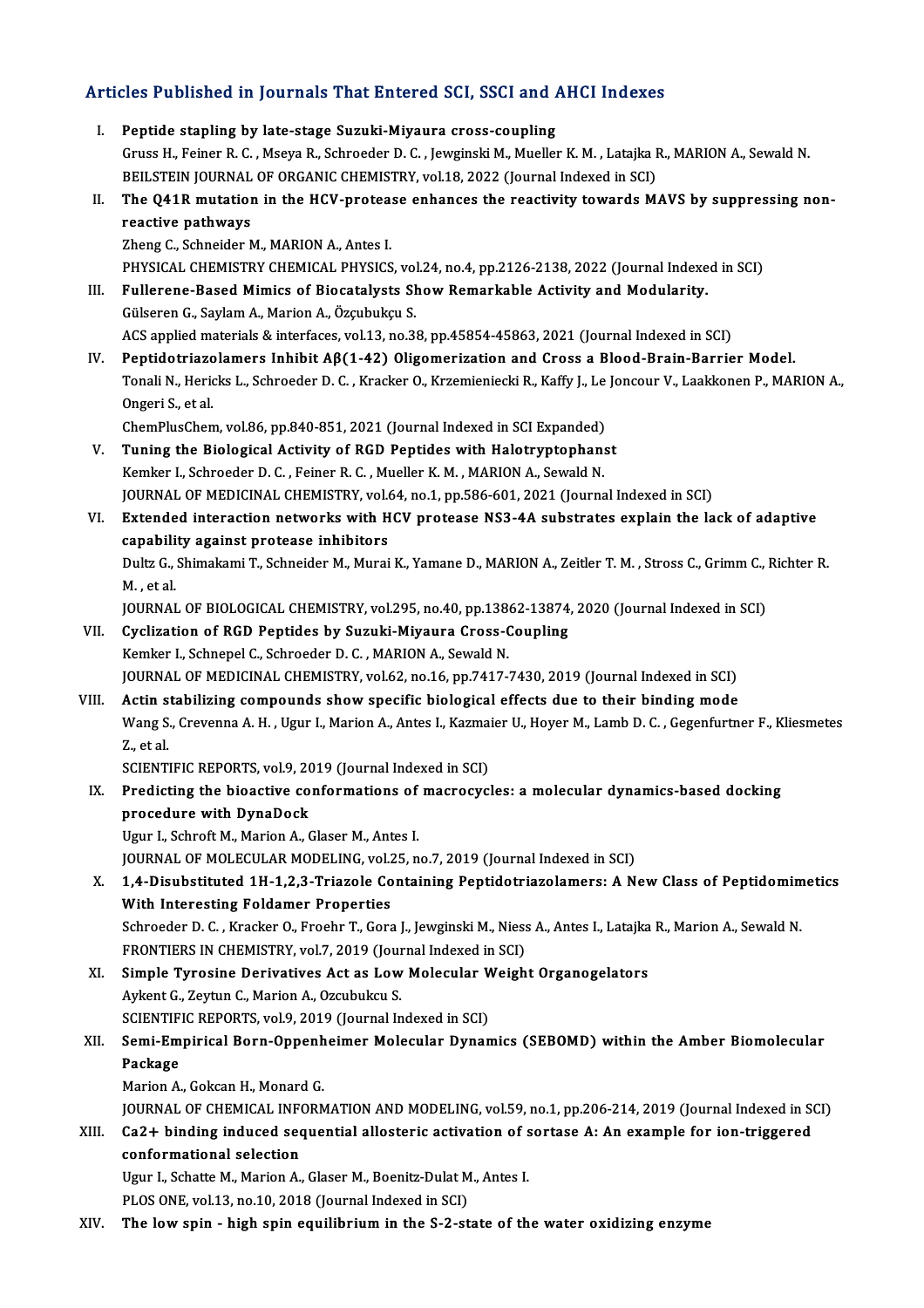Boussac A., Ugur I., Marion A., Sugiura M., Kaila V. R. I., Rutherford A. W. Boussac A., Ugur I., Marion A., Sugiura M., Kaila V. R. I. , Rutherford A. W.<br>BIOCHIMICA ET BIOPHYSICA ACTA-BIOENERGETICS, vol.1859, no.5, pp.342-356, 2018 (Journal Indexed in SCI)<br>Activity of Tenetesen toward the DNA (Ten Boussac A., Ugur I., Marion A., Sugiura M., Kaila V. R. I. , Rutherford A. W.<br>BIOCHIMICA ET BIOPHYSICA ACTA-BIOENERGETICS, vol.1859, no.5, pp.342-356, 2018 (Journal Indexed in SC<br>XV. Activity of Topotecan toward the DNA/To

- BIOCHIMICA ET BIOPHYSICA ACTA-BIOENERGETICS, vol.1859, no.5,<br>Activity of Topotecan toward the DNA/Topoisomerase I Com<br>Bali S. K. , MARION A., Ugur I., Dikmenli A. K. , ÇATAK Ş., AVİYENTE V.<br>BIOCHEMISTEV. vol.57, no.9, nn.1 Activity of Topotecan toward the DNA/Topoisomerase I Complex:<br>Bali S. K. , MARION A., Ugur I., Dikmenli A. K. , ÇATAK Ş., AVİYENTE V.<br>BIOCHEMISTRY, vol.57, no.9, pp.1542-1551, 2018 (Journal Indexed in SCI)<br>1.5. Disubstitut
- Bali S. K., MARION A., Ugur I., Dikmenli A. K., ÇATAK Ş., AVİYENTE V.<br>BIOCHEMISTRY, vol.57, no.9, pp.1542-1551, 2018 (Journal Indexed in SCI)<br>XVI. 1,5-Disubstituted 1,2,3-Triazole-Containing Peptidotriazolamers: Design Pri BIOCHEMISTRY, vol.57, no.9, p<br>1,5-Disubstituted 1,2,3-Tri<br>Versatile Peptidomimetics<br><sup>Versc</sup>ier O. Cora L. Versiuk Su

Kracker O., Gora J., Krzciuk-Gula J., Marion A., Neumann B., Stammler H., Niess A., Antes I., Latajka R., Sewald N. Versatile Peptidomimetics<br>Kracker O., Gora J., Krzciuk-Gula J., Marion A., Neumann B., Stammler H., Niess A., Antes I., Lata<br>CHEMISTRY-A EUROPEAN JOURNAL, vol.24, no.4, pp.953-961, 2018 (Journal Indexed in SCI)<br>Amber Compa Kracker O., Gora J., Krzciuk-Gula J., Marion A., Neumann B., Stammler H., Niess A., Antes I., Latajka R., Sewald N.<br>CHEMISTRY-A EUROPEAN JOURNAL, vol.24, no.4, pp.953-961, 2018 (Journal Indexed in SCI)<br>XVII. Amber-Compatib

- CHEMISTRY-A EUROPEAN JOURNAL, vol.24, no.4, pp.95<br>Amber-Compatible Parametrization Procedure for<br>1,5-Substituted Triazole-Based Peptidomimetics<br>Marian A. Cara L. Kraskar O. Erechn T. Lataika B. Sou Amber-Compatible Parametrization Procedure for Peptide-lik<br>1,5-Substituted Triazole-Based Peptidomimetics<br>Marion A., Gora J., Kracker O., Froehr T., Latajka R., Sewald N., Antes I.<br>JOUPMAL OF CHEMICAL INFORMATION AND MODEL 1,5-Substituted Triazole-Based Peptidomimetics<br>Marion A., Gora J., Kracker O., Froehr T., Latajka R., Sewald N., Antes I.<br>JOURNAL OF CHEMICAL INFORMATION AND MODELING, vol.58, no.1, pp.90-110, 2018 (Journal Indexed in SCI) Marion A., Gora J., Kracker O., Froehr T., Latajka R., Sewald N., Antes I.<br>JOURNAL OF CHEMICAL INFORMATION AND MODELING, vol.58, no.1, pp.90-110, 2018 (Journal Indexed in<br>XVIII. Gliotoxin Biosynthesis: Structure, Mechanism
- JOURNAL OF CHEMICAL INFORMATION AND MODELING, vol.58, no.1, pp.90-110, 2018 (Journal Indexed in SCI)<br>Gliotoxin Biosynthesis: Structure, Mechanism, and Metal Promiscuity of Carboxypeptidase GliJ<br>Marion A., Groll M., Scharf Glioto:<br>Marion<br>I., et al.<br>ACS CH Marion A., Groll M., Scharf D. H. , Scherlach K., Glaser M., Sievers H., Schuster M., Hert<br>I., et al.<br>ACS CHEMICAL BIOLOGY, vol.12, no.7, pp.1874-1882, 2017 (Journal Indexed in SCI)<br>DunaDam: structure, based prodistion of

X., et al.<br>ACS CHEMICAL BIOLOGY, vol.12, no.7, pp.1874-1882, 2017 (Journal Indexed in SCI)<br>XIX. DynaDom: structure-based prediction of T cell receptor inter-domain and T cell receptor-peptide-<br>MUC (class I) association ACS CHEMICAL BIOLOGY, vol.12, no.7<br>DynaDom: structure-based predi<br>MHC (class I) association angles<br>Hoffmann T. Marian A. Artas I DynaDom: structure-based<br>MHC (class I) association an<br>Hoffmann T., Marion A., Antes I.<br>PMC STRUCTURAL PIOLOCY vo MHC (class I) association angles<br>Hoffmann T., Marion A., Antes I.<br>BMC STRUCTURAL BIOLOGY, vol.17, 2017 (Journal Indexed in SCI)

- XX. Why Does Asn71 Deamidate Faster Than Asn15 in the Enzyme Triosephosphate Isomerase? Answers BMC STRUCTURAL BIOLOGY, vol.17, 2017 (Journal Indexed in SCI)<br>Why Does Asn71 Deamidate Faster Than Asn15 in the Enzyme Triosephosphate Isomeras<br>from Microsecond Molecular Dynamics Simulation and QM/MM Free Energy Calculati Why Does Asn71 Deamidate Faster 1<br>from Microsecond Molecular Dynam<br>Ugur I., Marion A., Aviyente V., Monard G.<br>PIOCHEMISTBY vel 54, no 6, np 1429 143 from Microsecond Molecular Dynamics Simulation and QM/MM Fr<br>Ugur I., Marion A., Aviyente V., Monard G.<br>BIOCHEMISTRY, vol.54, no.6, pp.1429-1439, 2015 (Journal Indexed in SCI)<br>Pationalization of the nK(a) Values of Alsabels Ugur I., Marion A., Aviyente V., Monard G.<br>BIOCHEMISTRY, vol.54, no.6, pp.1429-1439, 2015 (Journal Indexed in SCI)<br>XXI. Rationalization of the pK(a) Values of Alcohols and Thiols Using Atomic Charge Descriptors and Its<br>Ann
	-
- BIOCHEMISTRY, vol.54, no.6, pp.1429-1439, 2015 (Journal Indexed in SCI)<br>Rationalization of the pK(a) Values of Alcohols and Thiols Using  $\beta$ <br>Application to the Prediction of Amino Acid pK(a)'s<br>Ugur I., Marion A., Parant Rationalization of the pK(a) Values of Alcoho<br>Application to the Prediction of Amino Acid p<br>Ugur I., Marion A., Parant S., Jensen J. H. , Monard G.<br>JOUPMAL OF CHEMICAL INFORMATION AND MODE Application to the Prediction of Amino Acid pK(a)'s<br>Ugur I., Marion A., Parant S., Jensen J. H. , Monard G.<br>JOURNAL OF CHEMICAL INFORMATION AND MODELING, vol.54, no.8, pp.2200-2213, 2014 (Journal Indexed in<br>SCD Ugur<br>JOUR<br>SCI)<br>Wet JOURNAL OF CHEMICAL INFORMATION AND MODELING, vol.54, no.8, pp.2200-2213, 2014 (Journal Index<br>SCI)<br>XXII. Water interactions with hydrophobic groups: Assessment and recalibration of semiempirical<br>molecular erbital methode
- SCI)<br>Water interactions with hydrophobic groups: Assessment and recalibration of semiempirical<br>molecular orbital methods

Marion A., Monard G., Ruiz-Lopez M. F., Ingrosso F. JOURNAL OF CHEMICAL PHYSICS, vol.141, no.3, 2014 (Journal Indexed in SCI)

## Articles Published in Other Journals

rticles Published in Other Journals<br>I. Activity-Based Photosensitizers with Optimized Triplet State Characteristics Toward Cancer Cell<br>Selective and Image Cuided Photodynamia Therepy Selective and Image Guided Photosensitizers with Optimized Trip<br>Selective and Image Guided Photodynamic Therapy<br>Vilia E. ELMAZOČLU Z. Almammadov T. KEPİL D. Frienne Activity-Based Photosensitizers with Optimized Triplet State Characteristics Toward Can<br>Selective and Image Guided Photodynamic Therapy<br>Kilic E., ELMAZOĞLU Z., Almammadov T., KEPİL D., Etienne T., MARION A., GÜNBAŞ E. G. , Selective and Image Guided Photodynamic Therapy<br>Kilic E., ELMAZOĞLU Z., Almammadov T., KEPİL D., Etienne T., MARION A., GÜNBAŞ E. G. , Kolemen S.<br>ACS Applied Bio Materials, 2022 (Journal Indexed in ESCI)

# Acs Applied Bio Materials, 2022 (journal indexed in ESCI)<br>Refereed Congress / Symposium Publications in Proceedings

efereed Congress / Symposium Publications in Proceedings<br>I. L-Tyr(tBu)-OH: An Outstanding Low Molecular Weight Organogelator I. L-Tyr(tBu)-OH: An Outstanding Low Molecular Weight Organogelator<br>AYKENT G., ZEYTUN C., Marion A., ÖZÇUBUKÇU S. 4th Organic Chemistry Congress with Int. Participation, 4 - 07 October 2018